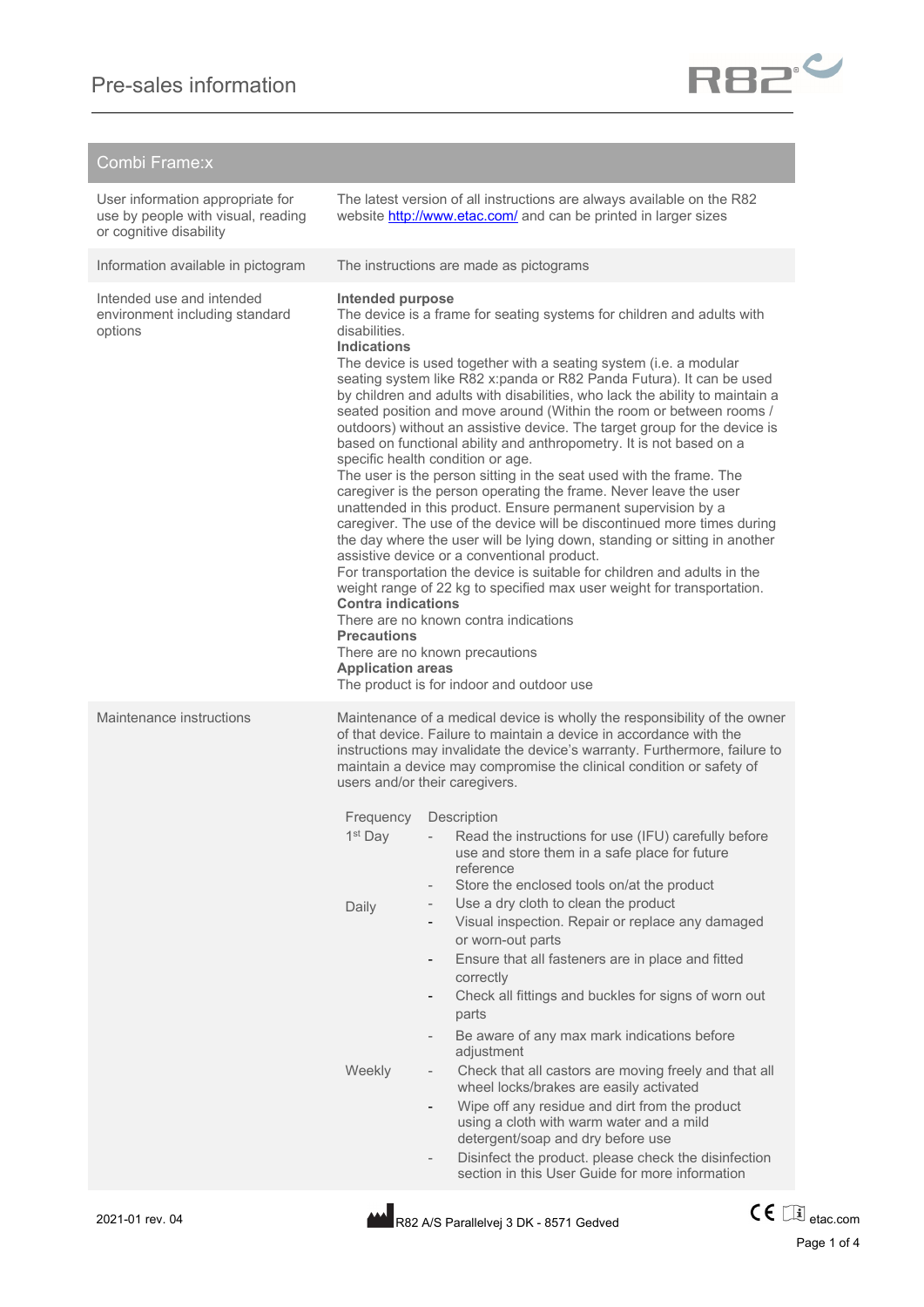

| Combi Frame:x                              |                                                                                                                                                                                                                                                                |                                                                                                                                                            |  |  |
|--------------------------------------------|----------------------------------------------------------------------------------------------------------------------------------------------------------------------------------------------------------------------------------------------------------------|------------------------------------------------------------------------------------------------------------------------------------------------------------|--|--|
|                                            | <b>Monthly</b><br>a professional lubricant system                                                                                                                                                                                                              | All nuts and bolt on this product must be checked and<br>tightened to avoid unnecessary failures<br>Oil the swing-away parts. We recommend you use         |  |  |
|                                            | Annually                                                                                                                                                                                                                                                       | Inspect the frame for cracks or signs for worn-out<br>parts and carry out annual service. Never use a<br>product which appears to be substandard or faulty |  |  |
| Cleaning description                       | <b>Warewashing machine</b><br>This product can be washed at 60°C using a mild detergent in 15-20<br>minutes in a washing machine designed for medical devices. Use the<br>machine's drying function to dry the product. Clean the accessories<br>seperately.   |                                                                                                                                                            |  |  |
| Disinfection description                   | The product can be disinfected with a 70% disinfectant solution. It is<br>recommended to wipe off any residue and dirt from the upholstery, using<br>a cloth with warm water and a mild detergent/soap without chlorine and<br>let it dry before disinfection. |                                                                                                                                                            |  |  |
| <b>Dimensions</b>                          | http://www.etac.com/ - and go to measurements section                                                                                                                                                                                                          |                                                                                                                                                            |  |  |
|                                            | Due to variant and settings the frame may become larger than the<br>recommended dimensions                                                                                                                                                                     |                                                                                                                                                            |  |  |
|                                            | <b>Recommended dimensions</b>                                                                                                                                                                                                                                  | <b>Ready for use (mm)</b>                                                                                                                                  |  |  |
|                                            | <b>Overall length - maximum</b>                                                                                                                                                                                                                                | 1200                                                                                                                                                       |  |  |
|                                            | <b>Overall width - maximum</b>                                                                                                                                                                                                                                 | 700                                                                                                                                                        |  |  |
|                                            | Overall height - maximum                                                                                                                                                                                                                                       | 1200                                                                                                                                                       |  |  |
|                                            | Turning diameter - maximum                                                                                                                                                                                                                                     | 1000                                                                                                                                                       |  |  |
|                                            | Pivot width - maximum                                                                                                                                                                                                                                          | 1300                                                                                                                                                       |  |  |
|                                            | Ground clearance - minimum                                                                                                                                                                                                                                     | 30                                                                                                                                                         |  |  |
| <b>Mass</b>                                | http://www.etac.com/ - and go to measurements section<br>Mass of test dummy is 100 kg (EN12183)                                                                                                                                                                |                                                                                                                                                            |  |  |
| Maximum slope                              | http://www.etac.com/ -and go to measurements section                                                                                                                                                                                                           |                                                                                                                                                            |  |  |
| Type(s) of tyres                           | 12 <sup>1</sup> / <sub>2</sub> ", 20", 22" or 24" rear wheels.<br>6" or 7" front wheels.<br>Either as solid or pneumatic tyres                                                                                                                                 |                                                                                                                                                            |  |  |
|                                            |                                                                                                                                                                                                                                                                |                                                                                                                                                            |  |  |
| Used in combination with other<br>products | Can be used in combination with<br>Panda Futura seats<br>$\bullet$<br>Panda Futura 5 seat<br>$\bullet$<br>x:panda seats<br>$\bullet$                                                                                                                           |                                                                                                                                                            |  |  |
|                                            | General combination scheme available at http://www.etac.com/ - Select<br>Chart transport overview or click here                                                                                                                                                |                                                                                                                                                            |  |  |
| Conformity                                 | The product conforms to standard EN12183 including requirements and<br>test methods for static, impact and fatigue strengths (ISO 7176-8)                                                                                                                      |                                                                                                                                                            |  |  |
| Resistance to ignition                     | N/A                                                                                                                                                                                                                                                            |                                                                                                                                                            |  |  |
| Warning about dangerous<br>combinations    | The CE mark must be removed when:<br>Rebuilding the product<br>$\bullet$                                                                                                                                                                                       |                                                                                                                                                            |  |  |

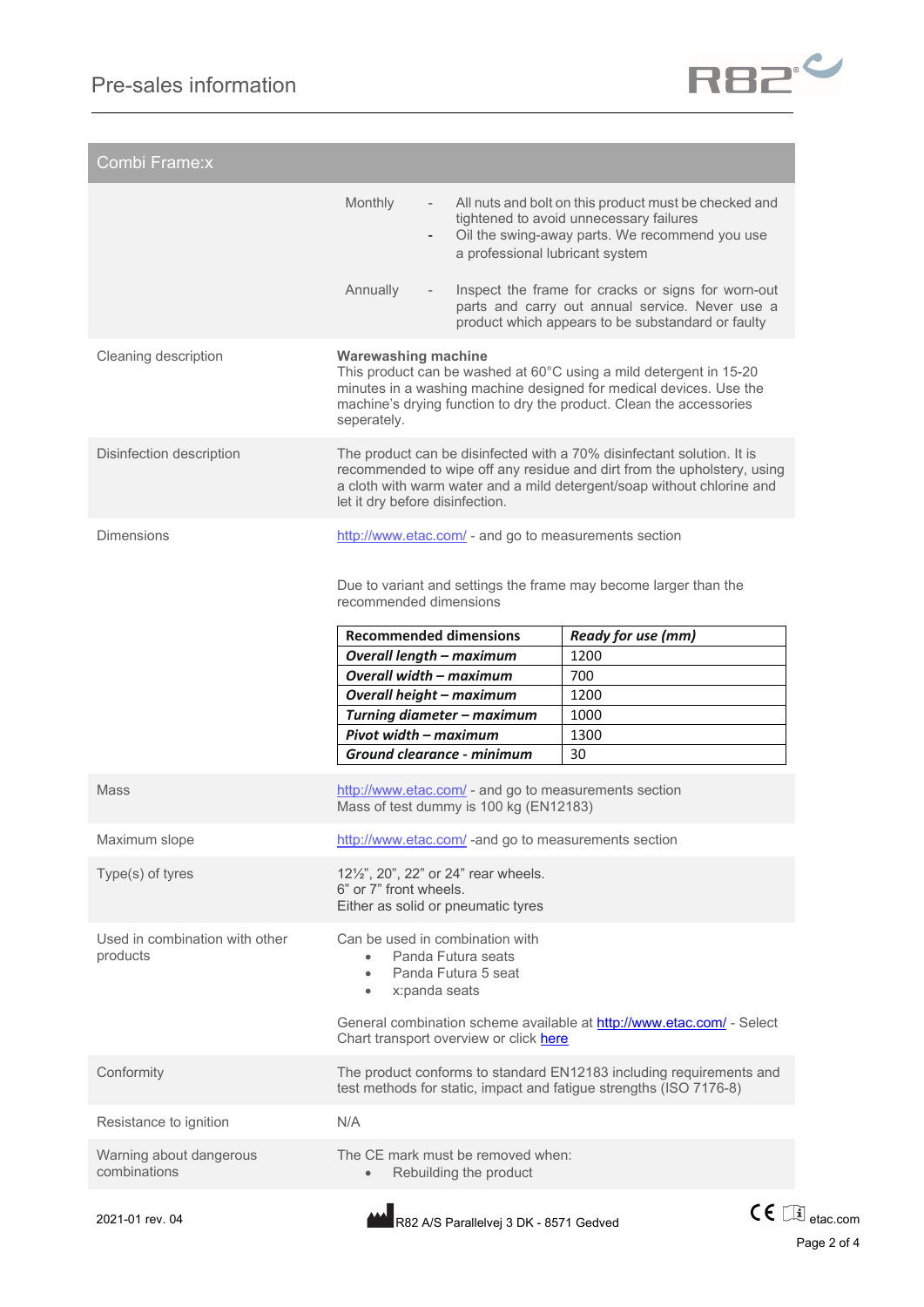

| Combi Frame:x                                          |                                                                                                                                                                                                                                                                                                                                                                                                                                                                                                                                                                                                                                                                                                                                                                                                                                                                                                                                                                                                                                                                                                                                                                                               |
|--------------------------------------------------------|-----------------------------------------------------------------------------------------------------------------------------------------------------------------------------------------------------------------------------------------------------------------------------------------------------------------------------------------------------------------------------------------------------------------------------------------------------------------------------------------------------------------------------------------------------------------------------------------------------------------------------------------------------------------------------------------------------------------------------------------------------------------------------------------------------------------------------------------------------------------------------------------------------------------------------------------------------------------------------------------------------------------------------------------------------------------------------------------------------------------------------------------------------------------------------------------------|
|                                                        | Using the product outside the intended purpose and declaration<br>$\bullet$<br>of conformity<br>Using other than original R82 spare parts and fittings<br>$\bullet$<br>When combining the device with other products, the combination must<br>not change the intended purpose of the products or modify the products<br>in such a way that compliance with the applicable requirements may be<br>affected. The person / company responsible for the combination of the<br>products must ensure that the applicable requirements are fulfilled.<br>Applicable requirements examples:<br>Alignment of user weight/mass of the combined seat and base,<br>$\bullet$<br>approval for transportation in vehicles of both products<br>(ISO16840-4 for seat and ISO7176-19 for base)<br>Material safety (biocompatibility, flammability), mechanical<br>$\bullet$<br>safety (stability, squeezing hazards, inter connection), electrical<br>safety                                                                                                                                                                                                                                                   |
| List of accessories, detachable<br>parts and materials | http://www.etac.com/ - Select product or click here<br>Removable part without use of tool: wheels and foot support.<br>The removal will have adverse effect on the wheelchair                                                                                                                                                                                                                                                                                                                                                                                                                                                                                                                                                                                                                                                                                                                                                                                                                                                                                                                                                                                                                 |
| Programmable controller<br>information                 | N/A                                                                                                                                                                                                                                                                                                                                                                                                                                                                                                                                                                                                                                                                                                                                                                                                                                                                                                                                                                                                                                                                                                                                                                                           |
| Operator control adjustments                           | Manual                                                                                                                                                                                                                                                                                                                                                                                                                                                                                                                                                                                                                                                                                                                                                                                                                                                                                                                                                                                                                                                                                                                                                                                        |
| Folding and dismantling                                | The push brace on Combi Frame: x can be folded down and make the<br>frame smaller.<br>1) If mounted, dismount the seat<br>2) Pull the red knob on the back of the frame to disconnect the gas strut.<br>The push brace will loosen and can be folded forward over the frame.<br>When folding, please be careful not to squeeze fingers                                                                                                                                                                                                                                                                                                                                                                                                                                                                                                                                                                                                                                                                                                                                                                                                                                                        |
| Used in motor vehicles                                 | The Combi Frame: x complies with ISO 7176-19, for safe transportation<br>in motor vehicles. Detailed information about configurations for frames<br>and seat, max. load/user weight and transportation can be found here<br>The user should transfer to the vehicle seat and use the vehicle-installed<br>restraint system whenever possible.<br>The product must be placed in a forward-facing position, when used as<br>a seat in a motor vehicle. Use an approved 4-point strap-type tiedown<br>system according to ISO 10542-2.<br>Use an approved 3-point belt according to ISO 10542-1 in the<br>wheelchair. Restraints should not be held away from the body by<br>wheelchair components such as armrests or wheels. It is not enough<br>ONLY to use a hip belt.<br>All accessories must be removed from the wheelchair and secured<br>separately in the vehicle. Accessories which can't be removed, must be<br>secured to the wheelchair but positioned away from the user with<br>energy-absorbing padding placed between the accessories and the<br>user.<br>The product should be inspected by the dealer before reuse following<br>involvement in any type of vehicle collision. |